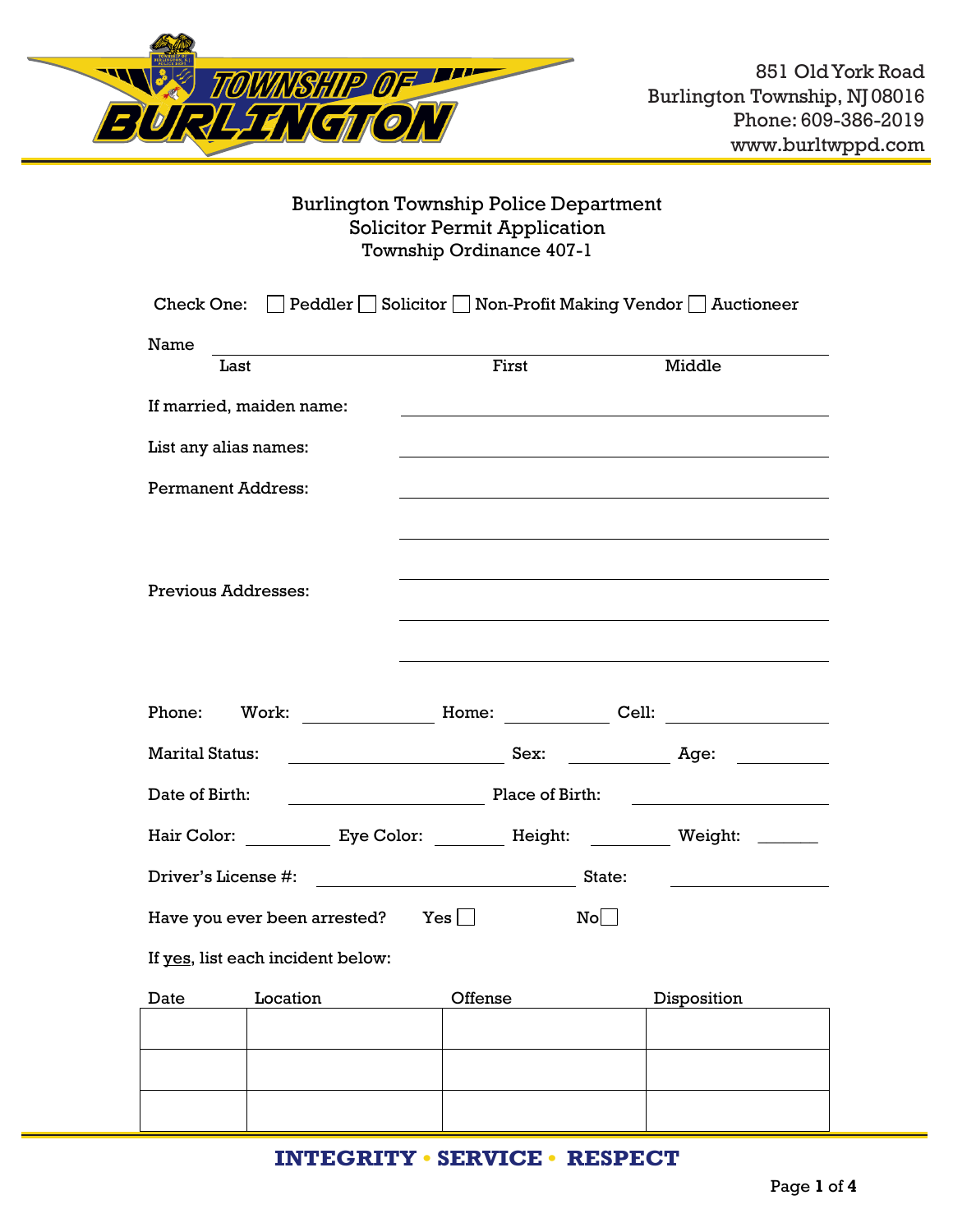Name, address, phone, and contact person of company representing:

Description of merchandise selling:

Name, address, phone, and contact person where merchandise (stock) is purchased from:

List three (3) business references (Name, address, business & phone number):

## **I REALIZE THAT ANY FALSE STATEMENTS IN THIS APPLICATION COULD RESULT IN DENIAL OF THIS APPLICATION AND SUSPENSION OF PERMITTING PRIVILEGES IN BURLINGTON TOWNSHIP.**

| Date:             | Signature: |                                                   |               |
|-------------------|------------|---------------------------------------------------|---------------|
| PERMIT IS HEREBY: |            | Approved                                          | Denied $\Box$ |
| Date:             | Signature: |                                                   |               |
|                   |            | Bruce E. Painter<br><b>Public Safety Director</b> |               |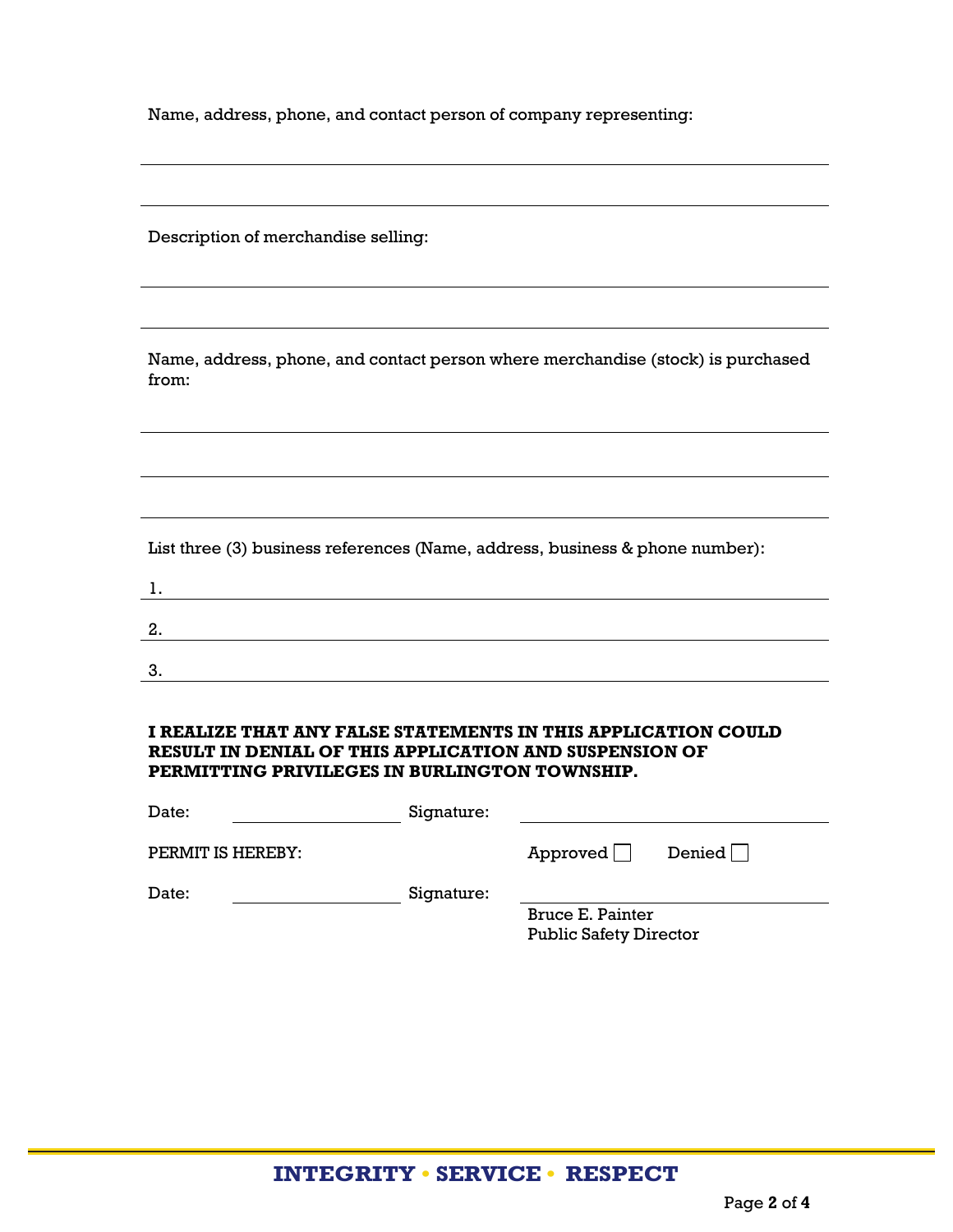# APPLICANT MUST SUBMIT AND COMPLETE **ALL** OF THE FOLLOWING ITEMS WHEN APPLYING FOR A PERMIT. **ONLY APPLICATION WITH ALL OF THE COMPLETED COMPONENTS WILL BE ACCEPTED.**

- 1. Application for permit;
- 2. Letter from the company that he/she is representing, which authorizes him/her to act as a representative for the said company. If you are self-employed, you must submit this request on company letterhead;
- 3. Two (2) passport size photographs ( $1 \frac{1}{2}$ " x  $1 \frac{1}{2}$ " in size);
- 4. A one-time processing fee of \$25.00, payable to Burlington Township Police Department;
- 5. An annual licensing fee of \$100.00, payable to Burlington Township Police Department;
- 6. A photocopy of a valid driver's license;
- 7. Report to the Burlington Township Police Records Bureau, Monday through Friday, from 9:00 AM to 5:00 PM, to obtain your unique Contributor's Case #.
- 8. Schedule an appointment with IdentoGo to be fingerprinted. Go to the website <https://uenroll.identogo.com/> and enter the NJ Local Ordinance service code "**2F17ZY**". After entering your essential information, enter the ORI# for Burlington Twp. "**NJ0030600**". On the next page, enter the Contributor's Case Number that you received from the Records Bureau in Step #7. Please note that applications will **NOT** be processed until this step has been completed.
- 9. A receipt will be provided to you by IdentoGo upon completion of your fingerprints. You must submit a copy of this receipt with the permit application.